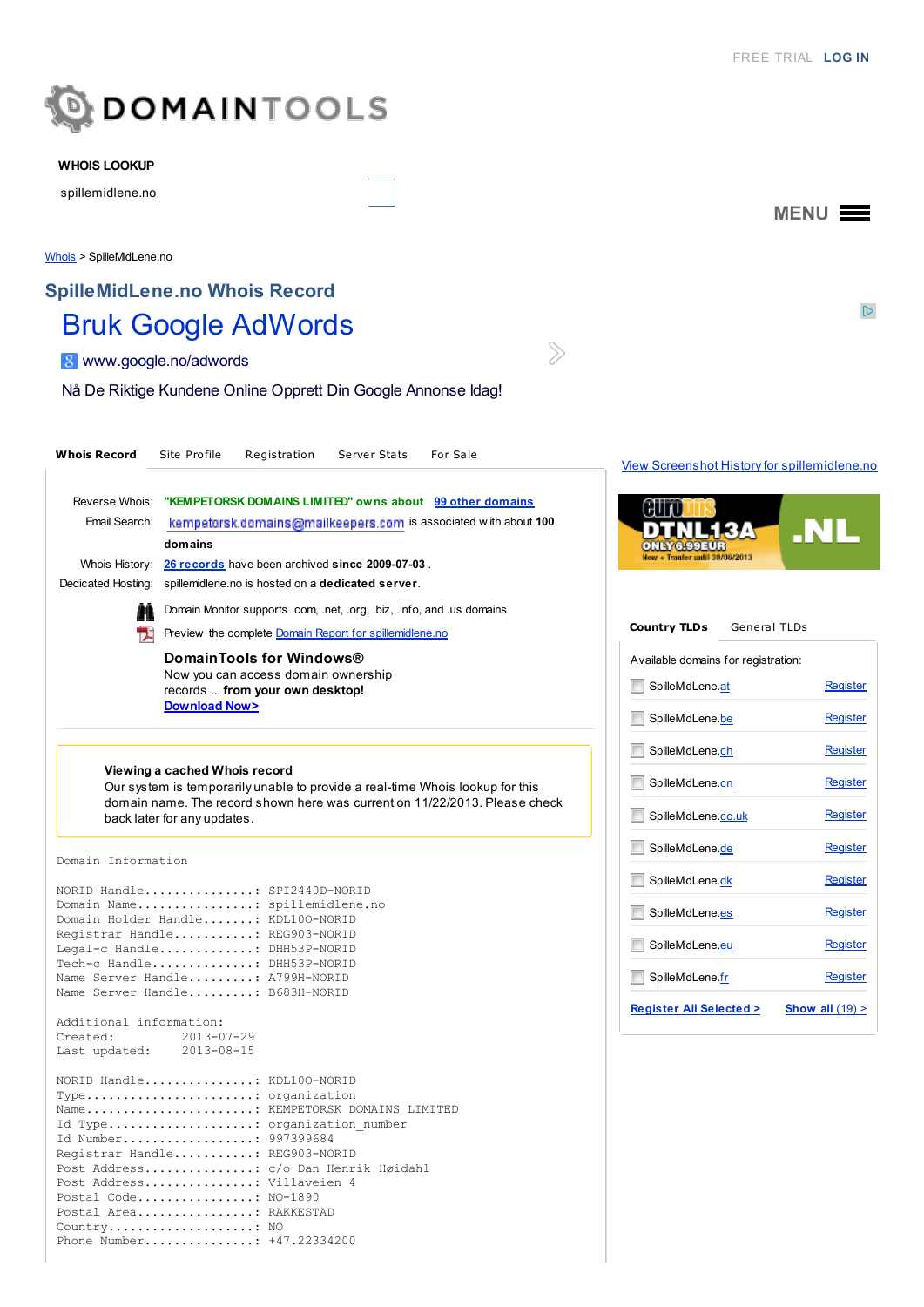Email Address..............:

Additional information: Created: 2013-05-07 Lastupdated: 2013-05-07

[Backorder](http://www.domaintools.com/redirect/broker/spillemidlene.no/?broker_id=8&location=whois-guest&placement=whois-record) this [domain](http://www.domaintools.com/redirect/broker/spillemidlene.no/?location=whois-user&placement=expire-date) or Hire a domain broker

Whois Directory

### [a](http://whois.domaintools.com/browse/a/) [b](http://whois.domaintools.com/browse/b/) [c](http://whois.domaintools.com/browse/c/) [d](http://whois.domaintools.com/browse/d/) [e](http://whois.domaintools.com/browse/e/) [f](http://whois.domaintools.com/browse/f/) [g](http://whois.domaintools.com/browse/g/) [h](http://whois.domaintools.com/browse/h/) [i](http://whois.domaintools.com/browse/i/) [j](http://whois.domaintools.com/browse/j/) [k](http://whois.domaintools.com/browse/k/) [l](http://whois.domaintools.com/browse/l/) [m](http://whois.domaintools.com/browse/m/) [n](http://whois.domaintools.com/browse/n/) [o](http://whois.domaintools.com/browse/o/) [p](http://whois.domaintools.com/browse/p/) [q](http://whois.domaintools.com/browse/q/) [r](http://whois.domaintools.com/browse/r/) [s](http://whois.domaintools.com/browse/s/) [t](http://whois.domaintools.com/browse/t/) [u](http://whois.domaintools.com/browse/u/) [v](http://whois.domaintools.com/browse/v/) [w](http://whois.domaintools.com/browse/w/) [x](http://whois.domaintools.com/browse/x/) [y](http://whois.domaintools.com/browse/y/) [z](http://whois.domaintools.com/browse/z/) [0](http://whois.domaintools.com/browse/0/) [1](http://whois.domaintools.com/browse/1/) [2](http://whois.domaintools.com/browse/2/) [3](http://whois.domaintools.com/browse/3/) [4](http://whois.domaintools.com/browse/4/) [5](http://whois.domaintools.com/browse/5/) [6](http://whois.domaintools.com/browse/6/) [7](http://whois.domaintools.com/browse/7/) [8](http://whois.domaintools.com/browse/8/) [9](http://whois.domaintools.com/browse/9/)

**More [Domains](http://www.domaintools.com/buy/domain-search/?track=ProductList&q=spillemidlene.no)** [Reverse](http://reversewhois.domaintools.com/?track=ProductList&none[]=&all[]=KEMPETORSK+DOMAINS+LIMITED) Whois **History [Details](http://www.domaintools.com/research/whois-history/?track=ProductList&q=spillemidlene.no&page=results)** Get [Notified](http://www.domaintools.com/monitor/domain-monitor/?track=ProductList) Brand [Monitor](http://brandmonitor.domaintools.com/?track=ProductList) **[Screenshot](http://www.domaintools.com/research/screenshot-history/spillemidlene.no/?track=ProductList) History** 

 $\mathbb{D}$ 

## [Forbrukslån](http://www.googleadservices.com/pagead/aclk?sa=L&ai=ChdTixc-qUqClGeO-yAPciICwBsKz9ZUG-obnlGLa2R4QASDI-IsJKAlQwovXxQdgw9ykhZgYoAH-oOrJA8gBAakCNW9q7xyphT6oAwHIA8MEqgSOAU_QMHIryYniurDIYsyFHSXXcDczOTDwihPF4vprK9cnu4-N2CiUQ3K7Xb9w6kl5zDQu77Up7P1C7nuUVMhoNU54gTMEYbs0BvwHlMoMO5ed8GPRtXCb0gWKv1qaiE-5d6LbiF2UNw3PXC0gZSeqZdeVeCdVBoTw3sNwrzl-OvAFj7M4oxk6Zv91LUoXabyIBgGAB-relTY&num=1&cid=5GjMu4DkUrOwdVtf9yzbusSA&sig=AOD64_1pIavdLR7FpIYkJJl6fh-GgMFeHg&client=ca-pub-1786816058072790&adurl=http://track.adform.net/C/%3Fbn%3D1378909%3Bkw%3Dspiller%3Bcpdir%3Dhttps://www.gemoney.no/forbrukslan/kampanje/dis/forbrukslan/%3Fadmetasaid%3D5000489) GE Money **Bank**

**WWW.gemoney.no** 

Eff rente 16,84%, 65000, o/5år etbl geb 650,- tot 94150 Søk Forbrukslån

 $\gg$ 

**[Hjemmeside](http://www.googleadservices.com/pagead/aclk?sa=L&ai=C2EEwxc-qUqClGeO-yAPciICwBuKB6bQDismhylnAjbcBEAIgyPiLCSgJUNTa9PoBYMPcpIWYGKAB3pPJ-wPIAQGpAg-FxzEPvog-qAMByAPDBKoEigFP0EBIxNeT24ICe3aumhojzS19ODs8-I0J3uL5dHaaK7lYNtERlkU_8l69cACSVYkoLuv_POylXel9jgmCYzdCcIYpH2G4K1uxC5aIUDiOmPBq2bF9k9sOgfQamweuur0gU2oktSWZOJ_GxXE6qoPVYPvSVgYEBc02c68pizkFBp-yzaDpPcQ5cyiIBgGAB4rstgQ&num=2&cid=5GjMu4DkUrOwdVtf9yzbusSA&sig=AOD64_1auK6W-03ad6AYTxz_edJU57ldQA&client=ca-pub-1786816058072790&adurl=http://www.123hjemmeside.no/pages/receive.aspx%3Fpartnerkey%3Dnogoogle:EUR_NO_NO_Display_Blog_Unspecified%26target%3Dftp3:crea)** med egen blogg

[Super8](http://www.googleadservices.com/pagead/aclk?sa=L&ai=CKpFoxc-qUqClGeO-yAPciICwBoH59_AEiYyO8VbAjbcBEAMgyPiLCSgJULiz1whgw9ykhZgYoAGX-dzkA8gBAakCNW9q7xyphT6oAwHIA8MEqgSOAU_QQBhZzYngurDIYsyFHSXXcDczOTDwihPF4vprK9cnu4-N2CiUQ3K7Xb9w6kl5zDQu77Up7P1C7nuUVMhoNU54gTMEYbs0BvwHlMoMO5ed8GPRtXCb0gWKv1qaiE-5d6LbiF2UTFKWSi0gZSeqZdeVeCdVBoTw3sNwrzl-OvAFj7M4oxk6Zv91LSk7cpeIBgGAB9GGoxs&num=3&cid=5GjMu4DkUrOwdVtf9yzbusSA&sig=AOD64_0uyZk4iLzPoVWpLC4Kw12xuDSu-w&client=ca-pub-1786816058072790&adurl=http://tildvd.no/index.php%3Foption%3Dcom_content%26view%3Darticle%26id%3D25:super8-og-dobbel8%26catid%3D1%26Itemid%3D19) til DVD

[Flørtende](http://www.googleadservices.com/pagead/aclk?sa=L&ai=CJGjWxc-qUqClGeO-yAPciICwBuGPkc8EideoxGrAjbcBEAQgyPiLCSgJUIj8vbj-_____wFgw9ykhZgYoAGny8DaA8gBAakCcL72Y4pmuz6oAwHIA8MEqgSNAU_QAE6t15XbggJ7dq6aGiPNLX04Ozz4jQne4vl0dporuVg20RGWRT_yXr1wAJJViSgu6_887KVd6X2OCYJjN0JwhikfYbgrW7ELlohQOI6Y8GrZsX2T2w6B9BqbB6669SDYQZd_Djxtn8Y1m8xPgSBjeydVhvEG3cNwv9yIOfAFj0bOsAg7Zh-T4jkwxIgGAYAHwbS_JQ&num=4&cid=5GjMu4DkUrOwdVtf9yzbusSA&sig=AOD64_14fOL1Z5ylTA6D1QHVItccafQejw&client=ca-pub-1786816058072790&adurl=http://www.benaughty.no/ppc.php%3Fdynamicpage%3Dpassion_trad_no%26text%3Dtrad%26ppc_cp%3D3000000435) Dating i Norge

[Julegavetips](http://googleads.g.doubleclick.net/aclk?sa=L&ai=ChDZuxc-qUqClGeO-yAPciICwBpDMu8cEyN3T53Wf0u34LRAFIMj4iwkoCVCB5fLv-f____8BYMPcpIWYGMgBAakCNW9q7xyphT6oAwHIA8MEqgSOAU_QQC9UzYnmurDIYsyFHSXXcDczOTDwihPF4vprK9cnu4-N2CiUQ3K7Xb9w6kl5zDQu77Up7P1C7nuUVMhoNU54gTMEYbs0BvwHlMoMO5ed8GPRtXCb0gWKv1qaiE-5d-Lbj12UdUPFQC0gZSeqZdeVeCdVBoTw3sNwrzl-OvAFj7M4oxk6Zv91LXBgGKKAB8DHnCk&num=5&sig=AOD64_0tqly_J7ukj3g1KOQ6IocKkomLdQ&client=ca-pub-1786816058072790&adurl=http://bit.ly/1gljc2u) \_ 2013

**Online** [Regnskaps](http://www.googleadservices.com/pagead/aclk?sa=L&ai=CInA3xc-qUqClGeO-yAPciICwBu6At6ED5u-y1FvAjbcBEAYgyPiLCSgJULDyvJr-_____wFgw9ykhZgYoAGmkfj6A8gBAakCHsT3SkwTtz6oAwHIA8MEqgSQAU_QEGeV15fbggJ7dq6aGiPNLX04Ozz4jQne4vl0dporuVg20RGWRT_yXr1wAJJViSgu6_887KVd6X2OCYJjN0JwhikfYbgrW7ELlohQOI6Y8GrZsX2T2w6B9BqbB666jSPYCZeXBZj8l3Ypm8y_a9aGedJWBgQFXTZzrymLKQUGj7PNoPw4dv6VK1CVVn2SY4gGAYAHwu6HBQ&num=6&cid=5GjMu4DkUrOwdVtf9yzbusSA&sig=AOD64_2MvvIZ_pZnOwU9RONAEG3xno8KXw&client=ca-pub-1786816058072790&adurl=http://www.e-conomic.no/%3Fopendocument) $\overline{\phantom{a}}$